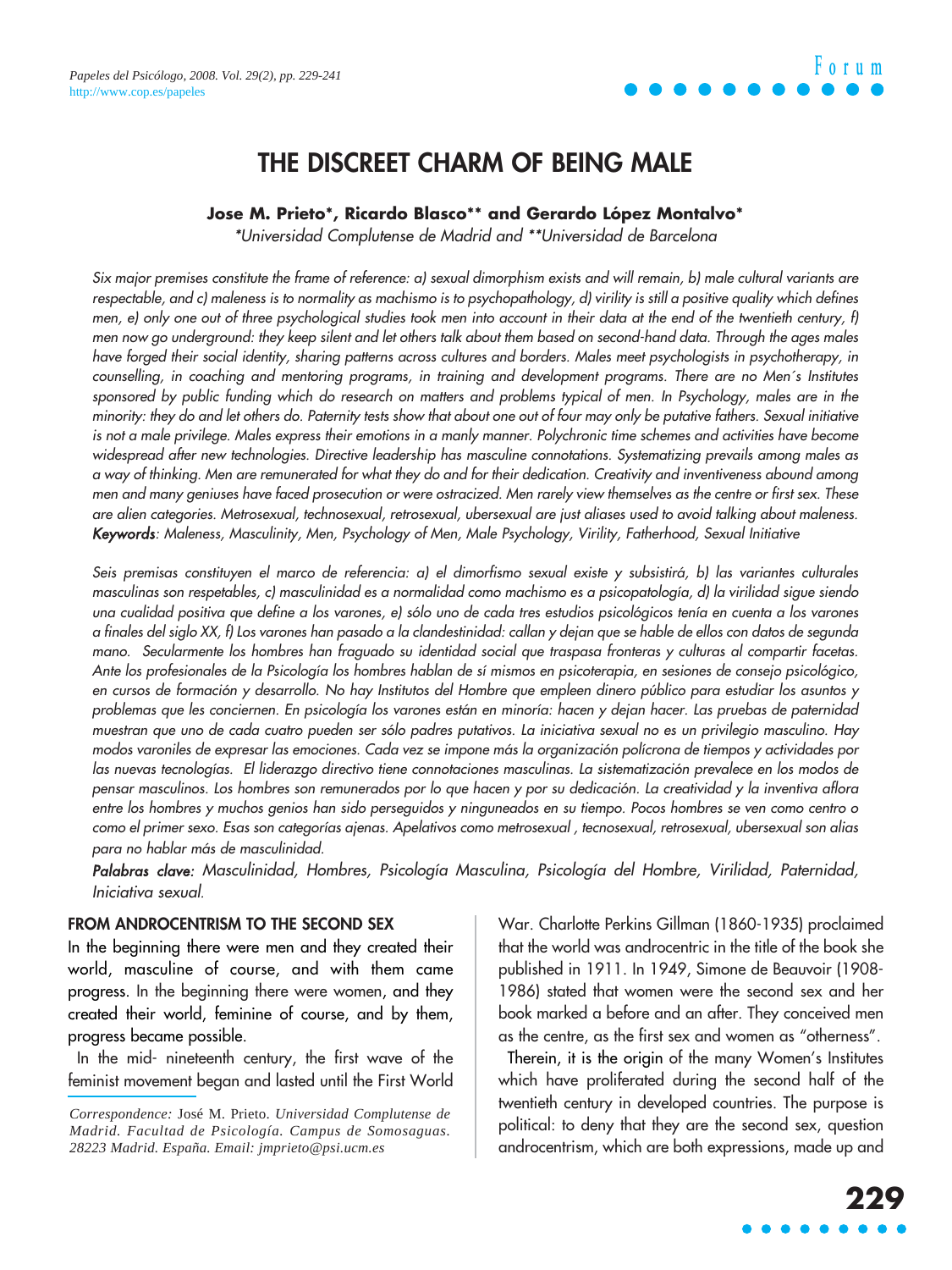proclaimed by the feminist culture. In developed countries, large sums of public money have been dedicated to the study of women's identity and what concerns them. In Spain, for the period between 2008 and 2011, 3,690 million euros will be dedicated to Equal Opportunities for Women and Men, just a passing reference in each of the twelve axes of the Strategic Plan. The European Union has created a new Institute of Gender Equality which was initially assigned 50 million euros to monitorize what is happening in each Member State. The data will be used as a contrast, as a backdrop in which to highlight progenocentrism findings. In their sights, without missing a beat, are men about whom many affirmations are made.

In developed countries, there is a conspicuous absence of Men's institutes dedicated exclusively to matters concerning men, to use data concerning women for contrast and dedicate public funding to deepen their understanding of men's identities and all that pertains to their education, health and quality of life. Androcentrism, it seems, stands on its own. Men do not invest in propping it up.

This article walks on the razor´s edge as it tackles some questions which are, in themselves, masculine. Three men writing about maleness in a positive tone nowadays is daring! Learning, sharing and passing on something in favor of that which identifies men has become a clandestine activity.

In psychology, it was Gilligan (1986) who mentioned that most psychological theories had overlooked women in the findings and in the conclusions. The situation was not so bad and it has changed. The bibliometric analysis of the PsycINFO data base has shown that between 1887 and 1959 the proportion of articles which made a reference to men was 0.53; this tendency changed during the 1960-1973 period, increasing the proportion of articles referring to women to 0.54 and reaching 0.65 in the period from 1974 to 1997. In other words, by the end of the twentieth century only one out of three articles had to do with men (Moon & Hoffman, 2000). A similar affirmation was reached by Hoffman and Quinton (1996) after analyzing the data in PsycLIT and SOCIOFILE for the period from 1974 to 1994. Based on contemporary findings, a wide range of genocentric psychological theories have been constructed; hence, their added value.

#### **SEXUAL DIMORPHISM**

One of the approaches for studying masculine identity has focused on constructing masculinity-femininity scales based, for example, on the contrast between instrumentality and expressiveness. Factor analyses using Spanish data has shown that the substratum is multidimensional (Fernández, Quiroga, Del Olmo & Rodríguez, 2007). In other words, based on these scales, created "ad-hoc" by experts, sexual dimorphism is an entelechy.

Men attend psychotherapy, counseling and coaching sessions and in these surroundings, information of a different magnitude is obtained. When the staff is assessed through interviews and group discussions, in selection and promotion processes, what adult men take into account and value positively or negatively in their inner selves and in their interactions with other men and women in their work and personal environments comes to light. These details and matters are rich in nuances of a qualitative nature (Brooks, 1998, Pollack & Levant, 1998; Good & Brooks, 2005). Sexual dimorphism exists and counts in the working world. Masculine identity is a social reality; as such, a good number of men identify themselves throughout their lives (Wade & Brittan Powell, 2000; Whitehead, 2007).

#### **MASCULINE SOCIAL IDENTITY**

When establishing the essence of masculine social identity characteristics, the list is long; as an example we find Beynon (2002), Chafetz (1990), Edley and Wetherall (1995), Goldberg (1993), and Kimmel, Hearn and Connell (2004); in addition, the Psychology of Men and Masculinity journal of the American Psychological Association, division 51.The root of masculine identity is the Y chromosome, the trunk is the interaction between the nervous and the hormonal systems, with special attention to testosterone (Whitehead & Barrett, 2001), the sap comes to be "the endorsement and internalization of a cultural system of beliefs about masculinity and what is masculine embedded in the structural relationship between both sexes", in the words of Pleck, Sonenstein and Ku (1993, p.88). Connell (2000) has pointed out the existence of a hierarchic order in masculine identity, the tough versus the funny and tender guy.

From an anthropological and feminist point of view, "machismo" is a word which becomes an anvil for certain stereotyped behaviors of masculine supremacy, dominance and control (Bourdieu, 2000). From a psychological point of view it is a hodgepodge of narcisism, homophobia, authoritarism, march,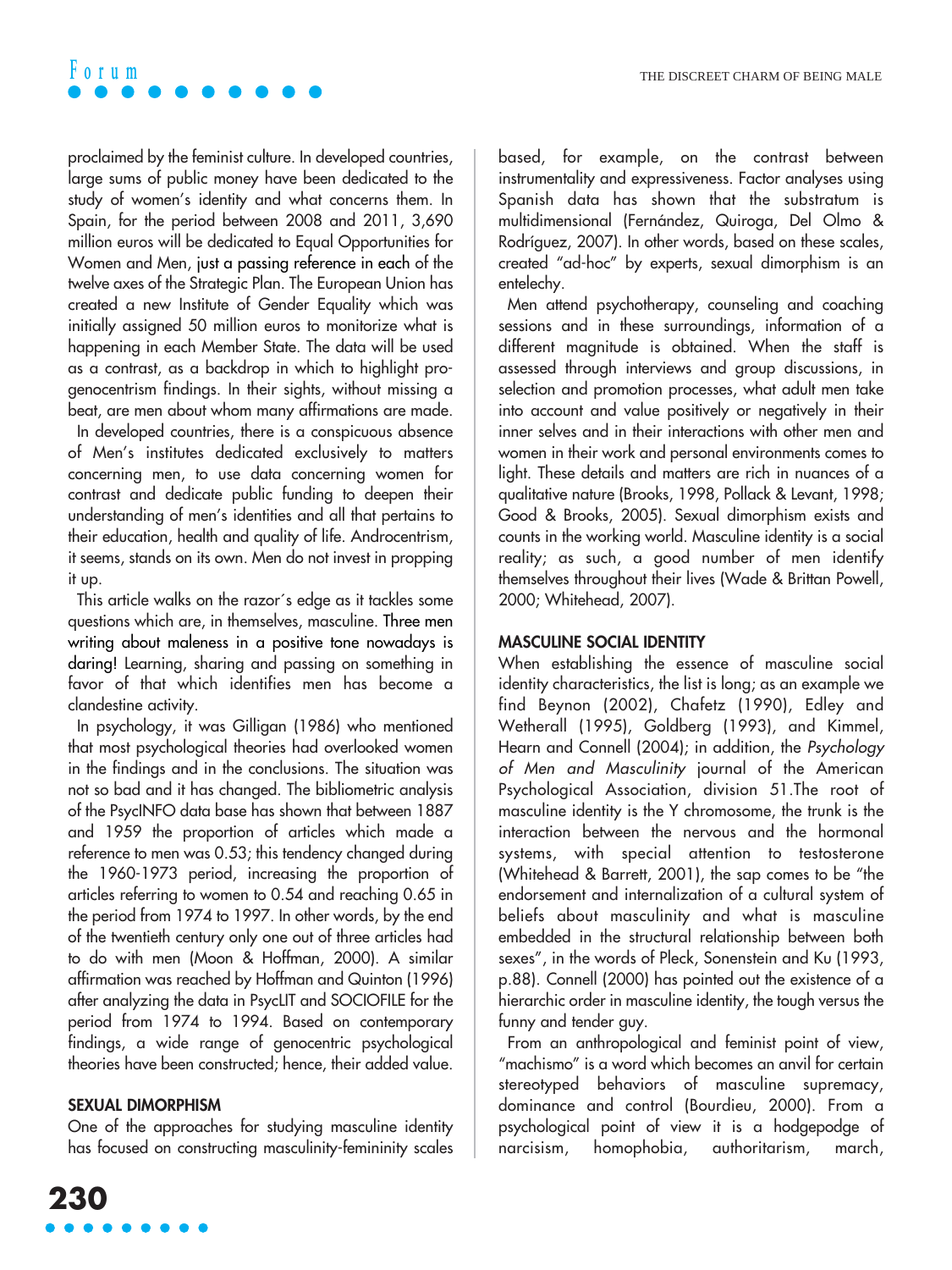camaraderie, illusion of greatness and hormonal complications (Rubinstein, 2003). Thus, it is just a disorder, quiet different of a sound masculine identity.

The denial of what is masculine as healthy, its existence as a cultural imposition and its reduction to role-related behaviors or gender differences is an option which is very present in Institutes of Psychology and also in the Association of Psychologists. In such institutions, courses or seminars regarding matters which concern women are held periodically. Not a single topic or session is about men as the object of study and appraisal. In the same way as we speak about misogyny we can speak of "misandry" when what is masculine is rejected or diminished. This seems to be the situation at present.

#### **Virility**

It was Cicerón (106 BC- 63AD) who coined the term "virility" which has given the name to a series of behavioral patterns and ways of making oneself noticed which, in the Western world, have been considered manly.

- ✔ Autonomy for competitive functioning and organization seems to be the first common factor underlying studies which attempt to identify the essence of virility. Walker, Tokar and Fischer (2000) conducted a factor analysis on the eight most common instruments and generated a principal components solution. Masculine Ideology was the label for the first factor which explained 53% of the covariance. The three highest loadings (>0.70) were due to variables belonging to the Brannon Masculinity Scale (Brannon, 1985): a) emphasis on the success of what one does, b) not asking for help and autonomous functioning, c) sending those who bother you to hell; "not at all effeminate" was the fifth variable (loading =0.56) and the fourth due to its loading (0.60), Dominion belonging to the Gender Role Conflict Scale by O'Neil et al (1986).
- ✔ Assuming risks is another male pattern consolidated since the days of going hunting and fighting. Its most relevant contemporary manifestations are the high rates of labor and traffic accidents, abusive consumption of alcohol and tobacco, the ingest of fatrich foods, low physical activity after 35, avoidance of medical check-ups, agitated and conflictive lifestyle with the risk of heart failure, cancerous mutations and early cerebral deterioration (Mahalik, Levi Minzi & Walker, 2007) .Men thrive in stressful situations, of rivalry, where they assume and manage risks or have severe traumatic damage of the central nervous system

(Good et al, 2006). That is the reason for psychological counseling programs for men, so that they may adopt healthy lifestyles and take care of their health (Good & Brooks, 2005, chapter 2).

- ✔ With coeducation, gentlemanliness has disappeared as an object of education and practice among boys. From the moment boys and girls coexist in the classroom, it has been taken for granted that manners will be learned spontaneously in everyday interaction, through direct actions and reactions and in any place (Von Martial & Gordillo, 1992). Behaving in a gentlemanly way with female employees, coworkers and clients was one of the premises for coexistence in work environments which is in decline. Psychological counseling programs for men with a focus on "politically correct" standards emerge as substitutes (Good & Brooks, 2005, chapters 3 and 4).
- ✔ Giving little importance to one's own appearance and to the fact of getting old is another masculine pattern which has changed (Cafri & Thompson, 2004). The number of males who consume fashion and cosmetic products is on the rise; they have discovered body culture and fitness as they age. Good appearance is one of the usual criteria in selection processes whatever the age of the candidate. Its assessment is mediated by the Body Mass Index, height, silhouette, degree of satisfaction and the precision in grading the relationship between muscle mass and build (McCreary & Sadava, 2001).

The new virility has its prototypes identified in men's magazines written for men, which are spread among economically and culturally qualified minorities. They are founded on the analysis of the daily routines which they promote and sustain at the same time.

 $\checkmark$  Gentle, weak men have become the object of desire and praise among women who consider themselves strong, who do not become frightened in the face of any inkling of masculine firmness and vigor (Blazina & Watkins, 2000). Hence, impetuosity and outbursts have become a feminine privilege in the presence of workmates and accessible bosses. The line of argument usually is: men also cry, have weaknesses, need help, face personal or professional crises, and lead chaotic lives. They appear in the third factor identified by Walker, Tokar and Fisher (2000); it explains 13% of the covariance. Such expositions turn masculine culture upside down giving way to a certain andropathic epidemic (Gil Calvo, 1997).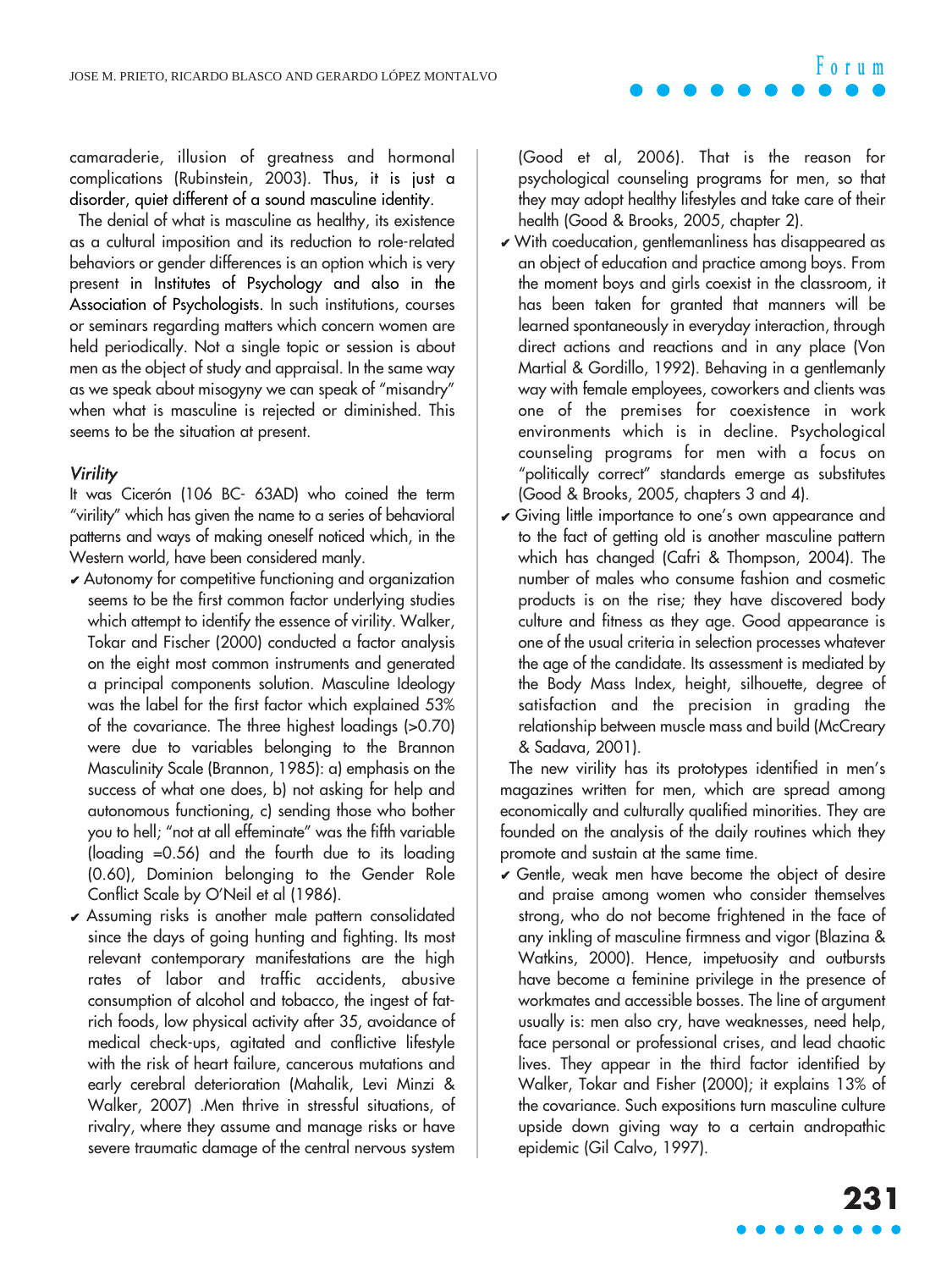- $\vee$  Metrosexual man has been the masculine culture prototype on the rise since 1994. It really consists of a revival of the classical myth of Narcissus, the English dandy, the bon vivant, the chic. He can be homosexual, heterosexual or bisexual. He is usually hedonistic, consumerist, cosmopolitan, sensitive, vain, peaceful and provocative. From the world of art and literature, he has gone on to the world of business, especially in commercial and communication departments.
- $\checkmark$  The retrosexual man is its antagonist and this label began to be used in 2003. It is the most classic prototype in traditional work environments. These are men who dedicate very little time, money and effort to personal care and self-image improvement. It is usually the spouse, mother or girlfriend who takes care of their attire and poise.
- $\vee$  The technosexual man is another prototype on the rise in the workplace since 2002. It is applied to men who are up to date in the usage of sophisticated technological gadgets and who feel comfortable with the glimmer of femininity they perceive in themselves and that they assume to be healthy. It also has sexual connotations: they dedicate more time to erotic, festive relationships in cyberspace than the face to face in the flesh ones. They are in charge of controlling their purchases, their tastes, their attachments.
- $\vee$  The Übersexual man is another expression that has been circulating since 2005. It alludes to the man who overcomes his conditionants as a male to gain recognition and shine with his own light, inside and outside working hours. The focus is on authentic, capable men who work precisely and show perfection and greatness of spirit. It is something like the revision of superman, the ideal cathar.

Frith and Gleeson (2004) ascertained through the use of a questionnaire what men took into account when getting dressed and four criteria emerged: a) they give preference to everyday functionality and relegate esthetics to a second plane, b) they worry very little about how clothes look on their bodies, c) very few buy clothes for the purpose of exhibiting their bodies, d) they are guided by confusing cultural standards with respect to which clothes are typically used by men. These data suggest that the retrosexual man is, among the five, the one who receives respect.

The revision of these new era expressions highlights the fact that these are solid masculine myths. Terms such as virility, manly, virile are avoided. Only some perfumes are still masculine!

#### Fatherhood

The experience of fatherhood is a consequence of assuming the role of father in the family. Mackey (2001), in a study of 55,000 adult-child dyadic relationships in 23 different cultures, found the existence of an underlying bond with the son. It is a different bond to that of manwoman, woman-child.

When analyzing the way in which fathers speak about fatherhood, the first factor that emerged in Brownson and Gilbert (2002) study was "fathers as strong and responsible family leaders". The other three factors compared fathers with mothers in child rearing, pointed out their incompetence as the caregivers of children and gave evidence of the conflict between family and work.

The patriarchal notion of fatherhood entails the assurance of a male successor who will lead and protect women in the bosom of the family, a duty which also concerns male brothers. At the same time, these two aspects constitute the essence of fatherhood in masculine experiences (Alemany García, 2005). From the moment mothers and daughters insisted on refusing unsolicited paternalistic behaviors, this has entailed a correction of roles and tasks within the family. For example, brothers can intervene in defense of their sisters when these ask them to, but not before. This implies a change of perspective in the patriarchal culture, protective of females of their own lineage if they are submissive. Walby (1990) also establishes a new category, the public patriarchy which is protective in appearance but which generates inequality and discrimination in organizations and jobs, as can be extracted from a reading of the Spanish data shown in Cantera, Medrano, García-Perrote and Barros (2007).

With respect to the attribution of the paternity of offspring, the mother's declaration has been considered trustworthy. It has not always been this way. In the roman tradition, in Hispania, the midwife accompanied the mother in labor. The man stayed outside the house. The midwife went out and gave the baby to the father who took a walk around the house contemplating it. At a given moment, he made a decision: he could either go into the house with the baby recognizing it as his own or he could leave it at the door and it became a foundling. Recent investigations have confirmed that this practice was not so preposterous. Experimental studies have shown that two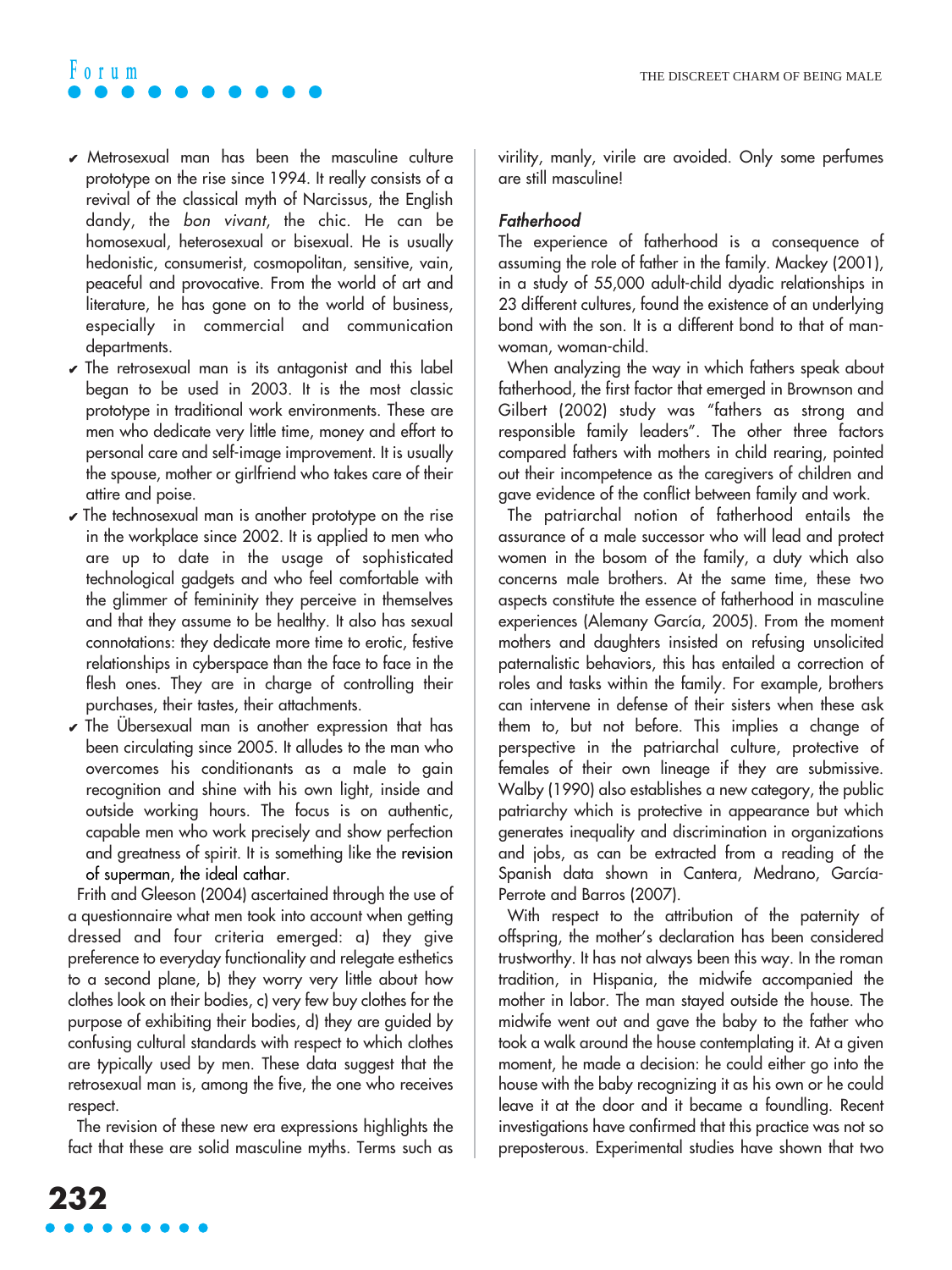out of three fathers can correctly recognize their children if they contemplate them for 10 minutes or more. Mothers also identify them by their body odor (Bader & Phillips, 2002).

Fatherhood seems to be at a critical moment. It is possible to eliminate uncertainty and reveal harsh and destabilizing realities. If the hiring of detectives was the pattern during the twentieth century, DNA studies have given way to several protocols. These are "paternity tests" reliable in 99.99% of the cases. With the first validation studies, in the seventies, conclusive data began to emerge: slightly more than 5% of children had putative fathers and, at the beginning of the twenty-first century this percentage seems to be in the region of 25 to 30% according to studies by the American Association of Blood Banks in the US (AABB, 2005). These data are biased as they have been obtained by request of the interested party when they want to find out to what extent the mother has committed "paternity fraud". The retail price of the so-called "paternity-testing kits" has decreased year after year in a pattern which is opposite to purchases and applications. Hence, the number of fathers and grandfathers who make verifications on their own and draw conclusions regarding monthly payments, distribution of patrimony and inheritance has increased. To the extent that adult men are economically solvent, the number of mothers and potential heirs who resort to these tests if it is in their interests has also increased. Thus, paternity recognition is becoming a slippery slope, a weapon against adult men, even years after adventures and love affairs in their youth. Like karma in Hindu and Buddhist traditions, past actions take their toll in this life or in a future life, even in direct or indirect descendants. But in the cases where it has been proven that the child is not biological, sentences have established that pecuniary obligations toward the raised child subsist according to the quality of life standards he/she is used to. The putative father pays.

Technology has another asset as it has opened the possibility of conceiving "without a father": women use sperm banks from anonymous men with well qualified genetic stocks which are awaiting their opportunity. This way, reproduction is dissociated from masculinity. The stud unknown; the surrogate mother has a name and surname.

Throughout the centuries, the preference for male offspring has predominated in many cultures. The presence or absence of the Y chromosome determines the

sex of the progeny and it is transmitted from the father to the son in almost identical form, except for mutations, generation after generation. Thus, masculine identity is rooted to the spot, with a thread of genotypic continuity: with respect to Y, father and son are identical (The Y Chromosome Consortium, 2002). This implies that in paternity tests the consent of the father is irrelevant; it is enough to obtain collaboration from a direct relative who shares the same Y chromosome. Patriarchal identity has its fundament in this and in the reiteration of one or several masculine first name characteristic of the paternal lineage.

Separation or divorce leaves men's feelings of fatherhood unharmed: if they existed, they are maintained. However, they have been systematically questioned during the second half of the twentieth century on attributing a secondary role to fathers in the rearing and education of children, on circumscribing programmed visits to a limited time. In separation agreements granted by the court, the rights of the mother prevail over those of the father. It has been divorced and separated men who have had to fight for their rights and, gradually, with changes in labor legislation, they have been able to make use of benefits such as workday reduction, days off for personal matters, flexible hours.

In the study by Walker, Tokar and Fischer (2000), these types of problems appear as the second factor: it explains 24% of the covariance.

#### Sexual initiative

Sexual initiative is the third of the characteristics that make up masculine identity. The situation has changed drastically throughout the last decades of the twentieth century, when fortunately women can express their preferences directly, shorten distances and make their intentions explicit. The best example of this is the book by Millet (2001) where she relates, in great detail, her numerous sexual encounters in the workplace. Being a woman she took the lead, and men accommodated her overtures to the point that a coworker felt insulted because she had had sexual relations with all of them except for him.

In organizations, flirting is a one of the patterns which can be observed in a wide range of circumstances. It is usually superficial, but initiative is not neutral. Pioneering studies (Gutek, 1985) showed that 67% of men (N=393) acknowledged being flattered when a woman made advances, whereas 63% of the women (N=814)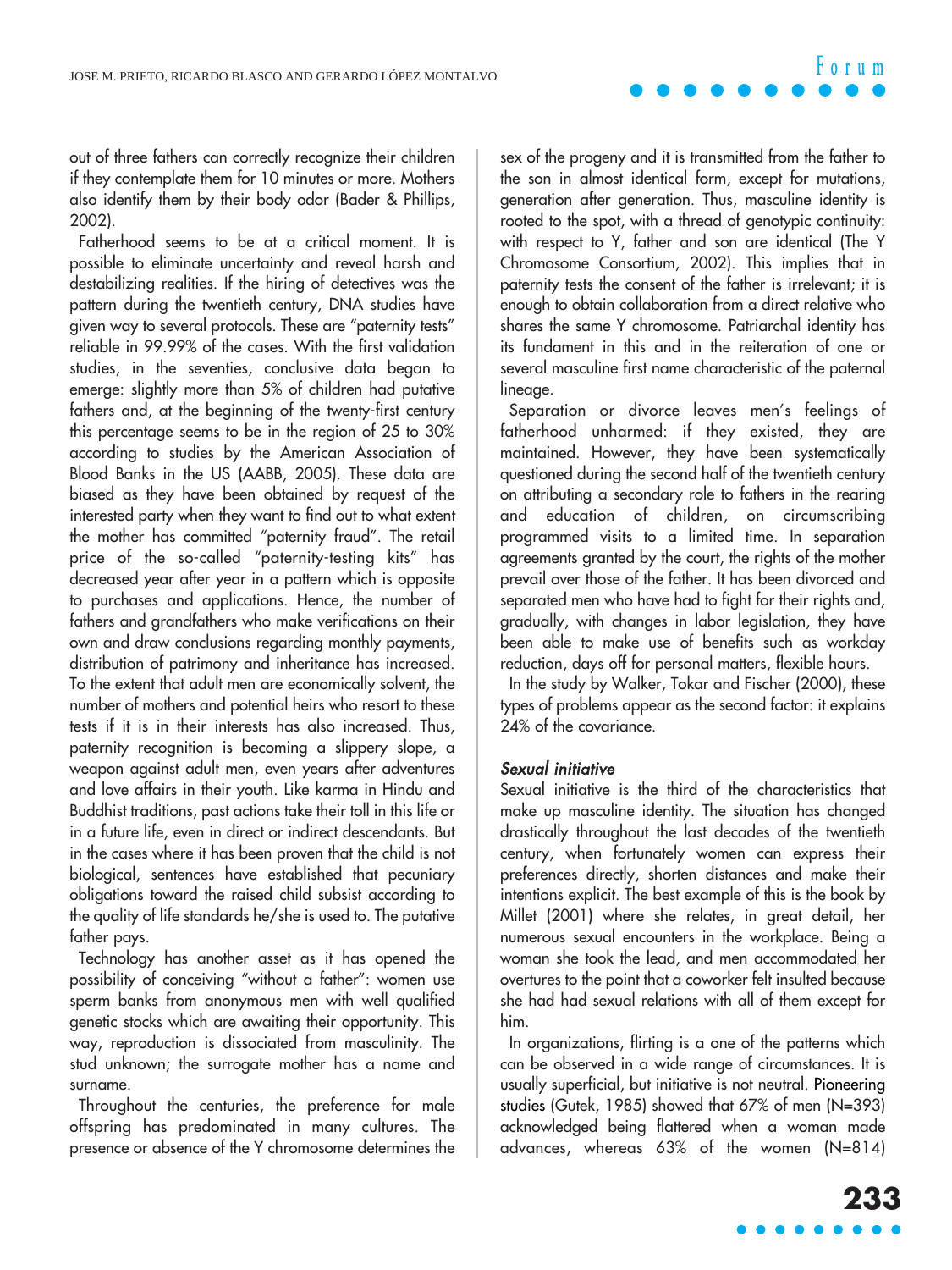considered it offensive if it was the man who made his desires known. Subsequent studies confirmed that this trend is not impartial (LeMoncheck & Sterba, 2001).

Successive barometers by the Center of Sociological Research indicate that sexual flings in companies have increased from 15% to 30% in the last two decades. The ingredients are usually physical attractiveness, economical stability and a reasonable age difference. In companies where emails between employees are analyzed, around 20% of these have been identified as flirtatious (Salas, 2003). In their meta-analytical revision, Rotundo, Nguyen and Sackett (2001), have shown that there are distinguishing patterns between men and women when feeling they are the object of sexual harassment.

For security reasons, the use of video cameras in transit zones has increased considerably in companies. These cameras have become a part of the work environment; thus, employees eventually become unaware of them placed here and there. Somewhere in the building there is, at least, one person paying attention to the recordings, who reviews them with a certain periodicity. One of the most consistent findings is the showings of affection between employees in transit areas, where they do not only exchange kisses but also caresses and, on occasion, engage in complete sexual relations. When these videos are studied it comes out that men do not report. Some of these recordings end up in online environments which are very popular and of free access where it is enough to type in words such as "secretary", "boss", "maid" etc… in order to see who is arousing who, as can be seen on such recordings. Thus, the pertinence of one of Browne's (2002) statements is substantiated: harassment studies are biased. Only on rare occasions do men report; they decide to keep quiet; they attach little importance to what has happened. Neither do they complain about the increase in the publication of naked men in magazines: it has gone from 3% in the fifties to 35% in the nineties (Pope, Olivardia, Borowieki & Cohane, 2001).

Business trips are a second variant in which the shortening of emotional and sentimental distances between persons of equal or different work categories can lead to circumstantial or prolonged matches. Initiative can correspond to the man or to the woman, but it is not comparable. From rubbish TV programs, the display of giving name and surnames, exhibiting photos and memories, truthful or tricked, has been transferred to the workplace or campus. In traditional masculine culture "being a gentleman is to be discreet". The garrulous are not gentlemen.

In organizations, sexual initiative on the part of the male has been increasingly penalized as a counterpoint to years of impunity and silence. In the twenty-first century, with legislation in her favor, a female employee can accuse a man of taking liberties and attain appropriate institutional or associative support, whereas if it is a male employee who states that a female coworker, boss or subordinate has harassed him, he has to fight to gain credibility for his assertions in order to get protection. A man, as the accused, is under suspicion from the beginning whereas, as the accuser, he is not believed at first.

Another related aspect is the presence of seductive behaviors in the workplace. Gerrity (2000) studied the patterns of non-desired sexual attention toward male employees at universities and found that women opted more for seduction than harassment. The degrees of freedom in clothing and corporal expression in men are more conservative and restrictive in comparison to those acceptable in women, during and after working hours. This has entailed that ways, patterns and clothing characteristic of time off or night life are often seen in organizations. In addition, women can enter into their coworkers´ personal space, even touch them, without having to ask for permission expressly; it is not so for men who take risks if they shorten distances or invade women´s personal space in the workplace. This has entailed the pertinence of introducing coexistence protocols where the nuances between seeing, hearing and touching are underscored (West Allen, 2004). In the study conducted by Gutek (1985), 84% of women felt harassed if it was the man who took the initiative to touch, and 80% felt harassed by their gestures or ways of looking at them.

In recent cases, such as those of Paul D. Welfowitz (World Bank), Todd Thompson (CityGroup), a Boeing managing director and Bill Clinton in the White House, it has been the men who have been required to give an explanation and have been penalized for their festive erotic relationships with female coworkers. The yardstick of multinational companies continues to be strict with management. The euphemism used is "violation of internal behavior code" and is still in force in multinational companies and North American universities (US Department of Education, 2004).

In Psychology, the first known case to have disciplinary measures brought against him was John B. Watson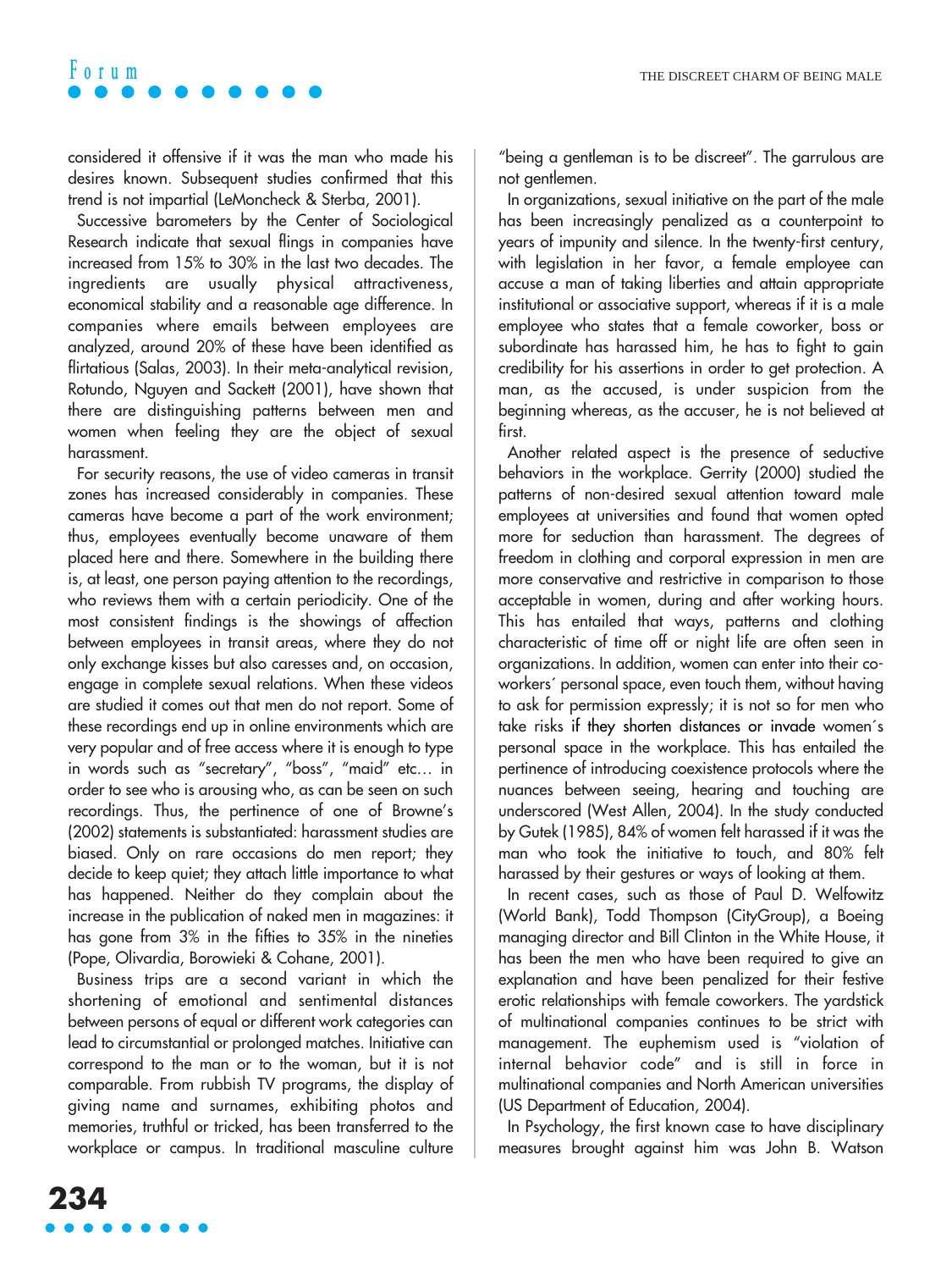(1878-1958), father of behaviorism, for engaging in sexual relations with a doctorate student. His wife reported him and he had to resign from Johns Hopkins University. At Spanish universities, there are no such codes and professors can express themselves as Fred B. Skninner did (1904-1990): "At the Universities of Minnesota and Indiana, I violated the professor-student taboo. I believe it is because I began teaching at a time when nobody brought this question up, that it was endemic like homosexuality in English university colleges…there were no ethical standards with respect to this…I have always treated my students as equals…I have always used first names… the treatment was of equality. Like this, it is much easier to behave as one behaves with other people who are not students" (Wiener, 1996, pp. 96-98). He was alluding to his sexual adventures during the period from 1941 to 1948.

#### Emotional Expressivity

Emotional inexpressivity in males is a virtue according to epicurean and stoic tradition: it was called ataraxia. In Psychology, Levant (1998) opted for the expression alexithymia when referring to fearless, stern, emotionally distant people. It is a consequence of a very high emotional activation threshold, of not being conscious of the emotion that flutters, of inefficiency when identifying feelings, of very little appreciation of one´s own feelings, of very few circumstances in which to be able to express feelings openly (Wong & Rochlen, 2005).

Among males, the expression of belligerence and aggressiveness is an emotional pattern which is assumed to be pertinent under numerous circumstances (Thomas, 2003) and becomes defined in rituals such as wrestling, boxing, sumo, and martial arts, masculine even when done by women. Boys will be boys and fights are a way of testing oneself, to be fit just in case. "Aggression and competitiveness are backed up and approved socially as masculine styles of confrontation. …Masculine socialization incites men to get involved in more aggressive activities in order to validate their masculinity. …In men, cynicism and hostility are ways of getting rid of aggressiveness." (Greenglass, 2005, p. 135).

If the thousand and one courses and workshops on Emotional Intelligence are reviewed, they all have one goal: introducing changes in emotional tone throughout and across personal and group interactions, paying attention to feelings generated in the short or medium term. A demasculinized climate of labour coexistence is

achieved in which agreeing, sympathizing and getting on well is inevitable. Empathetic manipulation is intrinsic in the definition of Emotional Intelligence given by pioneers in the topic, Salovey & Mayer (1990) "ability to monitor one´s own and others´ emotions and feelings, to discriminate among them and to use this information to guide one´s own thinking and actions"(p. 189).

From this perspective, masculine inexpressivity makes no sense, austerity is undesirable. Warmth communication, a smile on the face is favoured. Displays of indignation are not pertinent; complaints are in writing and without raising the voice using written format so that the answer arrives when it is no longer important. A pleasant atmosphere in which people get along is achieved in this way. It becomes secondary whether tasks are done on time and work is finished; love of a job welldone is conspicuous by its absence. The importance of people and the web of sensibilities are emphasized; the attainment of objectives through hard work and production is relegated to the back room. It is an undesirable emphasis according to Blake and Muton´s (1964) classical grid. In more recent terminology, Baron-Cohen (2003) differs between a female empathizer brain and a male systematizer brain. Emotional Intelligence workshops have crowned empathy as sovereign in the work place.

#### Monochronism

The anthropologist Edward T. Hall (1989) brought to light the contrast between monochronous and polychronous behaviour in the workplace. These are two ways of making time operative, one more obsessive, disjunctive ("this or that"), the other more copulative, hysteric ("this and that"). Monochronic focuses favour a sequential order to activities, while polychronic focuses promote simultaneity.

In his first analysis, he pointed out that in productive entities from central and northern Europe, organizational monochronism is characteristic while in the Mediterranean, polychronism abounds. In a second analysis, he pointed out that "at a preconscious level, Monochronous time is masculine time and Polychronous time is feminine time and the ramifications of this difference are considerable" (p.54). It was Lindquist and Kaufman-Scarborough (2007) who, from Work and Organizational Psychology, have studied this contrast assiduously. There are a number of women who have entered monochronic organization and many of them are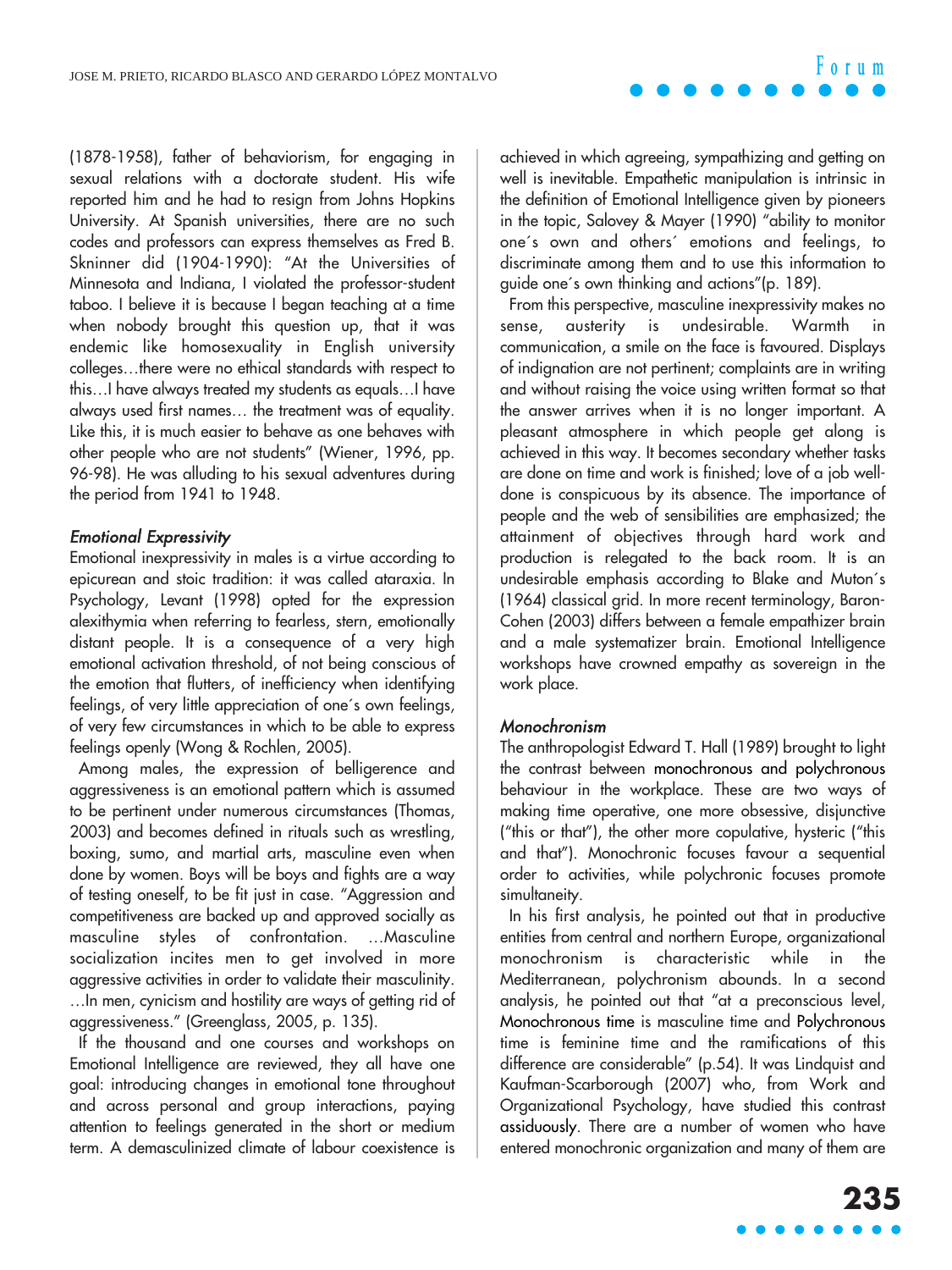aware that their personal time is handled, in fact, polychronically. New information and communication technologies favour polychronic modalities; the tendency seems to be irreversible. The masculine pattern, monochronic, is in the process of being reconverted.

#### Leadership

From the beginning of time, leadership has been a masculine invention. It is known by many different names, the essence is the same: it is up to somebody to say exactly what there is to do, when, how, who has to do it and who has the last word. Lewin, Lippit and White (1939) baptized this style of leadership as autocratic while House (1971) preferred to call it directive. The father of the family has stepped into such shoes if uncertainty called at the door and he had to take charge, like it or not. A variation of autocratic leadership has been consultative leadership: when things are not clear or there are various options in play one can ask and listen; dialogue and guidance enter into the game. Hierarchical and directive relationships have prevailed in productive environments throughout the ages. The male could have refrained himself, and he did not, and there were females who did not refrain themselves and they carried the staff of command and in history books they are classified as masculine. They directed and commanded because it was up to them. They assumed the role.

Social sciences, on investigating the pros and cons of autocratic and directive leaderships, usually highlight numerous negative aspects repeatedly. They are small group studies, sometimes testimonial. However, the masculine style of leadership continues to prevail in most of the areas where important decisions are made and in politics, for example, both those of authoritarian and consultative types are and have been clearly visible.

Another way of speaking about the same thing but with a different name is the so-called "charismatic leadership": leaders who have the charm and attractiveness to win over admirers and followers. Conger and Kanungo (1998) have studied its background in depth. "Transformational leadership" (Pawar, 2004) is nurtured by similar roots: it attempts to transmit a viewpoint to followers which makes them aware of the importance of their work and of their personal growth. For centuries, charismatic and transformational leaders have been religious leaders, men and, on occasion, women, masculine in their stubbornness.

In the mausoleum of the gods, there are males and

females, in the East as well as the West. This said, who presides, the Supreme Being, is masculine and patriarchal. In those religions where God is not represented, few doubt the gender when invoking it. Madonna, the singer, with a bikini in the cross, caused a great scandal in her day among the devout, faithful and assiduous, in the front-row pews, in the presence of a man, alone, in a loincloth, on the cross.

#### **Systematization**

A system can be considered "a set of interdependent elements" according to what the Technical Scientific Vocabulary (Royal Academy of Exact, Physical and Natural Sciences, 1996) says. The importance of this notion becomes evident since nine pages are dedicated to describing almost 300 entries derived from the word system. The psychologist Baron-Cohen (2003) resorted to the term systematizer to describe how operates the masculine brain. It is an elegant solution given that in more classical texts they opted for expressions such as rationality, abstraction, technical thinking, logical mind, objectivity, organization.

The key is in technical thinking, in the perception of objects, both stable and in movement. It has been confirmed that from the first day of life, newborns – males – pay attention to a mechanical object that moves above their heads while female newborns centre their attention on the face of their caregiver (Connellan et al, 2001).This pattern continues in the handling of toys, tools, and in the repair and maintenance of equipment. In formal and nonformal education, males feel comfortable systematizing. Herein, the clear bias in career choices is derived. During the academic year 2005-2006 at the Polytechnic University of Madrid, 7 out of 10 students enrolled for the first time in a technical career were males, and first place was in the school of computing where 8 out of 10 were males.

In the subject Differential Psychology, sex-differences findings point out how males stand out in certain tasks of the following nature: spatial, perceptive, rotatory, directional, 3D modelling, handling and capture of objects in movement, categorization and classification systems. Baron-Cohen´s research team developed tools which permit the establishment of a systematization quotient. Males always scored at the top in this quotient (Baron-Cohen et al, 2003).

This array of findings has consequences in the workplace because it prompts a fact: the patterns of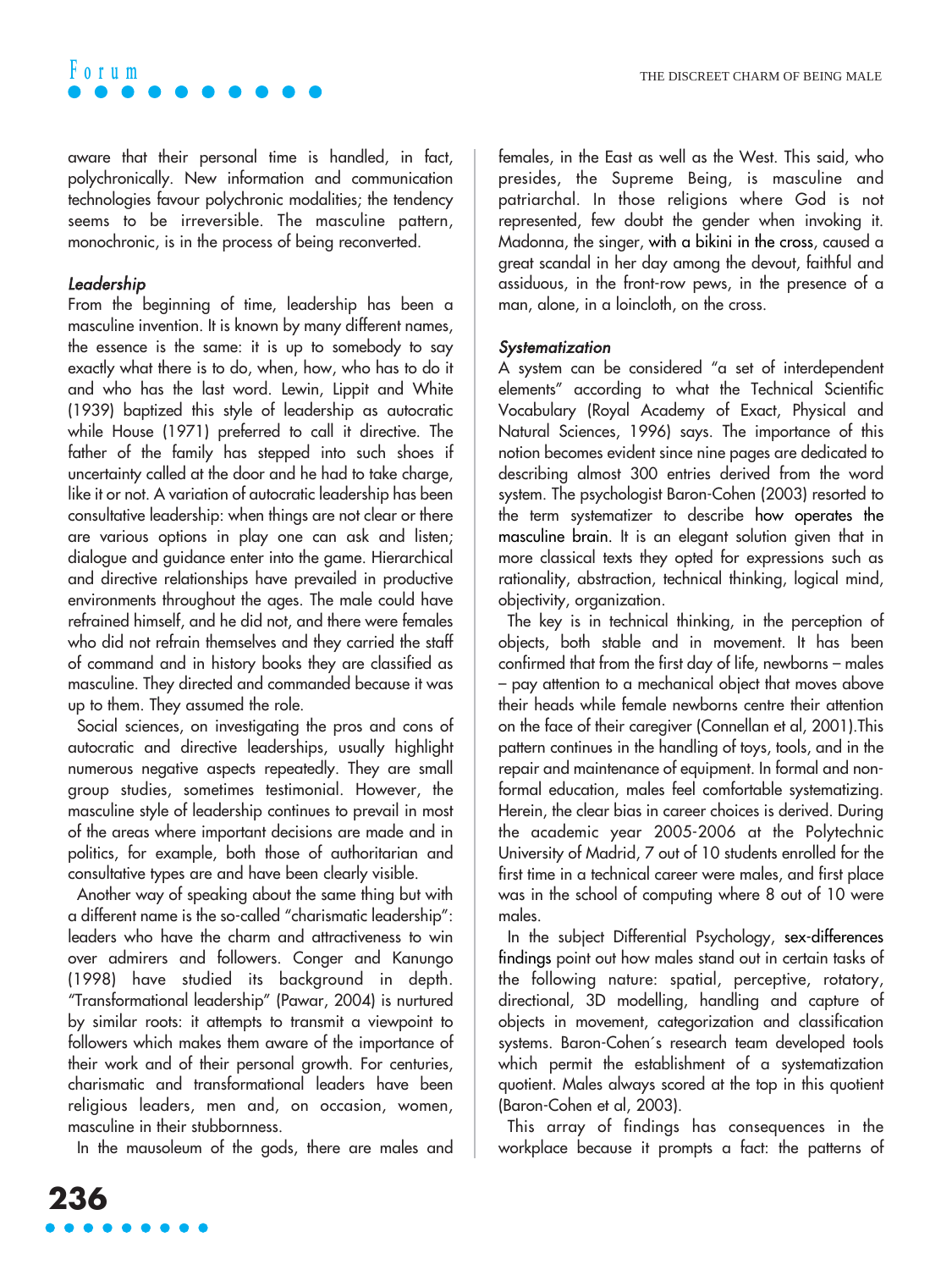#### masculine performance in tasks such as those described, is higher and more competitive, with a very high probability of recruitment and employment in certain jobs which require such abilities and skills. In them, males stand out for their operative potential as human capital and have a higher probability of being selected for these positions. The question is not based on gender but rather on the skill that is required. In the highest positions of an organization, people who are accustomed to systematizing and resolving tend to be welcomed; it is their added value. Therefore, the proportion of people who are systematizers is areater in management positions and this leads to differences in remuneration.

Men can be obsessed for years by a matter, a problem, a challenge that has nothing to do with their personal lives, that provides them with no direct short-term benefits. It all goes with the territory of the systematizer. They can operate and speak about themselves in an impersonal manner, that is, without speaking in first person about what concerns them. The systematizer looks for long-term solutions which will materialize when the time comes. Its prototype is George Boole (1815-1864) whose book "The Laws of Thought" was published in 1854. During the first half of the twentieth century it was the vade mecum of electrical engineering and, on the Internet, the basic tool for full-text search engines, the best examples, Altavista, Google.

The "masculine" orientation towards collective rationality, above and beyond the organic links of the "litter" underlies the concept of productivity. The priority for the common good over private benefit (individual or group) implies exigency criteria and orientation towards results, regardless of the empathy and comprehension of the individual limitations of each one.

#### Remunerated work

Callahan-Levy and Messe (1979) were possibly the first in Psychology to point out the existence of a salary gap ranging from 20 to 30% between men and women who are employed in similar jobs. If these salary differences can be attributed to seniority in the job, capacitaty, and experience, then these are just the rules of the game in equitable interchange from a human resources perspective. If the differences have to do with occupying different labour niches (for example, psychologists versus engineers) the gap will be maintained, shortened or lengthened according to the added value of each niche. Both aspects have been contrasted and verified, for example by Blau and Kahn (2000).

Psychological studies in the laboratory brought to light that a) women assigned themselves less pay than men in specific tasks, b) with the same pay, women worked longer hours and did more (Major, 1987). Desmarais and Curtis (1997) put the emphasis on socialization norms between men and women when it came to place a value on themselves or on what they did.

From the perspective of Economic Psychology, Kanazawa (2005) posed three hypotheses and contrasted them affirmatively using data from the General Social Survey (in Spain, similar to the indicators of the Center for Research on Social Reality): a) men desire to accumulate material resources and money much more than women do, b) gender differences in the desire to earn money are greater among parents and married people than among those who are unmarried and do not have children, c) gender differences in the desire to earn money is greater among older people and lesser among young people. His conclusions are clear: "reproductive success (more than earnings) is the ultimate goal (although unconscious) of all biological organisms including human beings and income is the means for success in men, not in women. Below 40 years of age, there is no gap between unmarried men and women without children…Women are less motivated to earn money than men are because the accumulation of resources does not increase female reproductive success in the environment of adaptive evolution while it does increase in men. … Women have better things to do than earn money and the differences between sexes disappears if there is no reproduction" (Kanazawa, 2005, p. 269 y 284).

#### **Creativity**

More than 95% of those awarded with the Nobel Prize have been men, some with their wives. It is possible to state something similar when revising studies carried out for two decades by Simonton (2004) on the world of science and technology or on outstanding figures in Psychology (Simonton, 2002).

Wilson (1992) approached the issue in detail from a psychological perspective and came to the following conclusions: "variations in women´s social position do not bring with them any change in the distribution of geniuses by sex….There are many male geniuses who have had to face a difficult infancy, terrible educational and social circumstances, total opposition to their findings and affirmations by religious authorities …None of the social learning theories account for the reason why in some

### **Forum**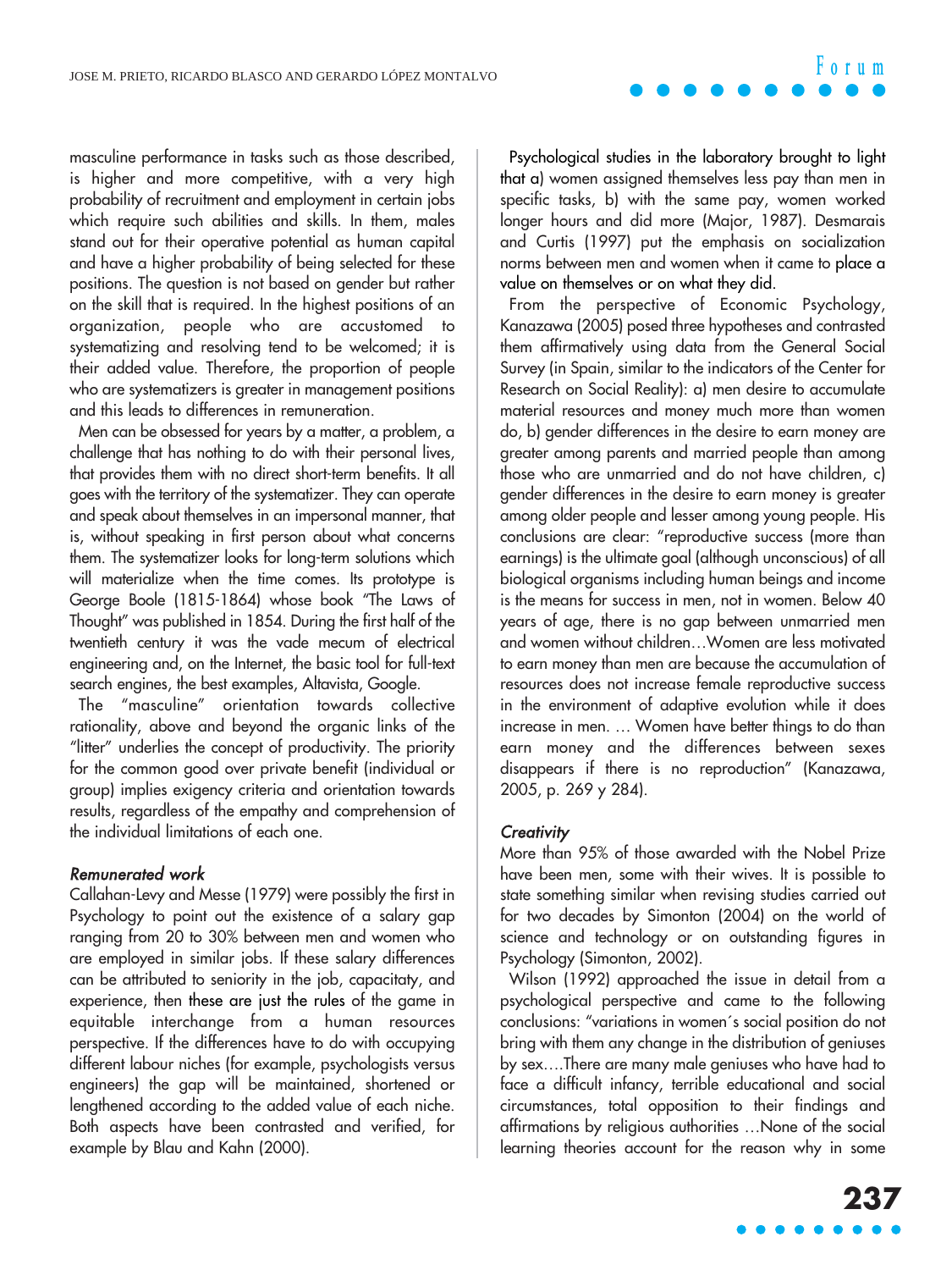areas such as literature and politics there have been women who have stood out, but not so in other areas such as science or architecture " (p. 97-99).

Their findings dismount the prevalent line of argument among second generation feminists: women have not counted on the educational, economic and social support that would have allowed them to prosper. A good part of male geniuses either. They dedicated a lot of time to the work which they were developing although it required months or years, knowing that success or fame could come years after their deaths. According to analysis by Csikszentmihalyi (1998) through extensive interviews, there is much more than being profoundly gifted and that something seems to surface, flow reiteratively, in men. Creativity requires dedication, continuity. Creativity, inventiveness has brought with it progress century after century.

Testosterone and bachelorhood also seem to be implicated. Kanazawa (2003) contrasted the biography of 280 illustrious scientists with data about jazz musicians, painters, writers and criminals: "One sole psychological mechanism is responsible for making young men highly competitive when they are young adults and for causing them to desist later when marrying in their subsequent adult life. …. Both crime and genius are manifestations of the competitive wishes of young men to be able to access the reproductive resources of women (p. 270).

#### **FINAL COMMENTS**

Perhaps the career of psychologist requires more "feminine" characteristics ("field dependence", "counselling", social skills") than masculine characteristics. But it is proper of this profession to look after what it humane, which Aristotle initiated when he brought the psyche into his point of view. And in this species there are – approximately – two halves.

"Androcentrism" as a theorem and "the second sex" as its corollary is a way of understanding reality. It makes sense and is coherent in order to make improvements in the quality of women´s lives. As a tenet, they have functioned as intrinsic motivators to achieve the qualitative leaps that have been given in Spain, for example, after the political transition. Behind them, there are progressive idealogical components. With all that, androcentrism as a theorem and being the first sex as a corollary is not a tenet which forms part of the masculine identity.

Men learned to survive in the wilderness; somewhere in nature they are small figures, fragile. They are depicted so in Chinese landscapes drawings of taoist or zen tradition and in animated landscapes of the Barbizon school. Men are not the centre of animal life; they are sentient beings by the country side, in the mountains. In the village, in the cabine, whoever went to hunt, fish or fight was awaited.

Throughout the centuries, man has done what he has done because so it has pleased him, because that has been his preference when he has been able to choose. It was Sigmund Freud (1856-1939) who pointed out the importance of the Pleasure Principle, which is much more than positive reinforcement, much more than levels of aspirations and expectations, way more than perceived self-efficiency. Those who enjoy what they do are in the centre, whether they are men or women. Those who complain tend to be on the periphery.

Consciousness-raising workshops were implemented for psychologists, sociologists, social workers, so that women "could meet in small groups for a given period of time to talk about their own lives and discover how they had become women" (Pilcher y Whelehan, 2004, p. 17). Testimonial novels written by women, which narrate and go deeply into women´s experiences, are on the rise.

In the United States and in some European countries, consciousness-raising workshops as well as psychotherapy programs aimed at males have been put into practice (Brooks, 1998; Pollack & Levant, 1998; Good & Brooks, 2005). Bly´s book (1992), which has been translated into Spanish, is an example of such sessions and of the issues which are broached there. Similar attempts in Spain have not worked, except for those support groups which are carried out with male delinquents who abuse their wives, girlfriends or female partners. Through group dynamics, they become aware of the psychological disorders which underlie their relationship with the victims.

Male psychology does not seem to be a research and intervention area as delimited and prolific as feminine psychology seems to be. Women are accustomed to being experimental subjects, to participating in studies, in seminars. This does not seem to be the case in men who prefer to take action and are averse to talking about and self-analyzing themselves (Schoenberg, 1993; Levant & Pollack, 2003). "In spite of so much being written about masculinity, we still need to know how men perceive masculinity in the present, if they have and how they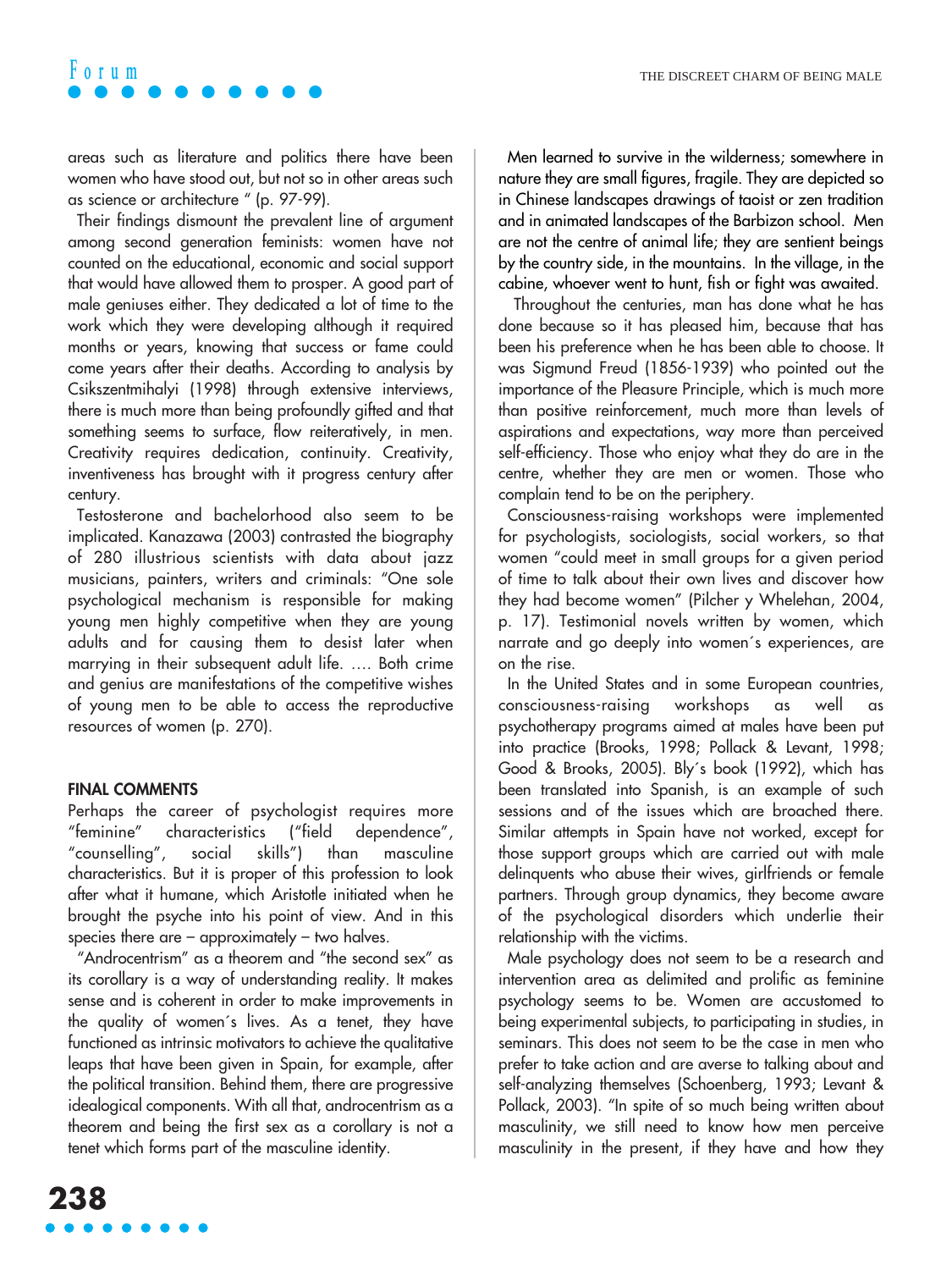experience intimate masculine crises, how masculinities are favoured, and how they relate to other men and women" (Beynon, 2002, p. 143).

Women are in the point of view of masculine culture; they are the centre, the Ladies, Madonnas. Men do not view themselves as the vital centre; they coexist with women, with their children, with their friends. Whoever sees the male as the centre has invented a story which has been stretched to the limit; it pays off. Moreover, there are plenty of women. Moreover, there are plenty of women who are fond of being the lady of the gentleman, the lady of the house.

#### **AKNOWLEDGMENTS**

We are grateful to Rosario Martínez Arias, Gloria Castaño Collado, Yolanda García Rodríguez and Amadeo Enríquez for their comments on a longer version. Address all objections to the first author. He consents. He enjoys it.

#### **REFERENCES**

- AABB (2005). Annual Report Summary for testing in 2004, available at http://www.aabb.org/ Documents/Accreditation/Parentage\_Testing\_Accredit ation\_Program/rtannrpt04.pdf
- Alemany García, M. (2005), El concepto y la justificación del paternalismo [The concept and justification of paternalism]. Alicante: Biblioteca Virtual Miguel de Cervantes.
- Bader, A.P., & Phillips, R.D. (2002). Father's recognition of their newborns by visual-facial and olfatory cues. Psychology of Men and Masculinity, 3 (2), 79-84.
- Baron-Cohen, S. (2003). The essential difference: the truth about the male and female brain. New York: Basic Books.
- Baron-Cohen, S., Richler, J., Bisarya, D., Gurunathan, N., & Wheelwright, S. (2003). The systemising quotient (SQ): an investigation of adults with Asperger Syndrome or high-functioning autism and normal sex differences. Philosophical transactions of the Royal Society, Series B, Special issue on Autism, Mind and Brain, 358 (1430), 361-74.
- Beynon, J. (2002). Masculinities and culture. Buckingham: Open University
- Blake, R.R., & Muton, J.S. (1979). El grid para la máxima eficacia en la supervisión. [Grid for maximum efficiency in supervision]. México: Diana.
- Blau, F.D., & Kahn, L.M. (2000). Gender differences in pay. Journal of Economic Perspectives, 14, 75-99.

Blazyna, C., & Watkins, C.E. (2000). Separation/individuation, parental attachment, and male gender role conflict: attitudes toward the feminine and the fragile masculine self. Psychology of Men and Masculinity, 1 (2), 126-132.

Bly, R. (1992). Iron John: la primera respuesta no machista al feminismo [Iron John: the first non-sexist response to feminism]. Barcelona: Plaza y Janés.

Bourdieu, P. (2000). La dominación masculina [Male dominance]. Barcelona: Anagrama.

Brannon, R. (1985). A scale for measuring attitudes toward masculinity. In A. Sargent (Ed.), Beyond sex roles (2nd ed., pp. 110-116). St. Paul, MN: West.

Brooks, G.R. (1998). A new psychotherapy for traditional men. San Francisco: Jossey-Bass.

- Browne, K.R. (2002). Biology at work: rethinking sexual equality. New Brunswick: Rutgers University.
- Brownson, C., & Gilbert, L.A. (2002). The development of the discourses about fathers inventory: measuring fathers's perceptions of their exposure to discourses. Psychology of Men and Masculinity, 3 (2), 85-96
- Cafri, G., & Thompson, J.K. (2004). Measuring male body image: a review of the current methodology. Psychology of Men and Masculinity, 5 (1), 18-29.
- Callahan-Levy, C. M., & Messe, L. A. (1979). Sex differences in the allocation of pay. Journal of Personality and Social Psychology, 37, 433-446.
- Cantera, F.J., Medrano, G., García-Perrote, I., & Barros, M. (2007). Igualdad y empresa. [Equality and business]. Madrid: Pearson.
- Chafetz, J.S. (1990). Gender equity: an integrated theory of stability and change. Newbury Park, CA: Sage.
- Conger, J. A., & Kanungo, R.N. (1998) Charismatic Leadership in Organizations. Thousand Oaks, CA: Sage.
- Connell, R.W. (2000). The men and the boys. Cambridge: Polity
- Connellan, J., Baron-Cohen, S., Wheelwright, S., Ba'tki, A., & Ahluwalia, J. (2001). Sex differences in human neonatal social perception, Infant Behavior and Development, 23, 113-118.
- Csikszentmihalyi, M. (1998). Creatividad: el fluir y la psicología del descubrimiento y la invención [Creativity: flow and the psychology of discovery and invention]. Barcelona: Paidós.
- Desmarais, S., & Curtis, J. (1997). Gender and perceived pay entitlement: Testing for effects of experience with income. Journal of Personality and Social Psychology, 72, 141-151.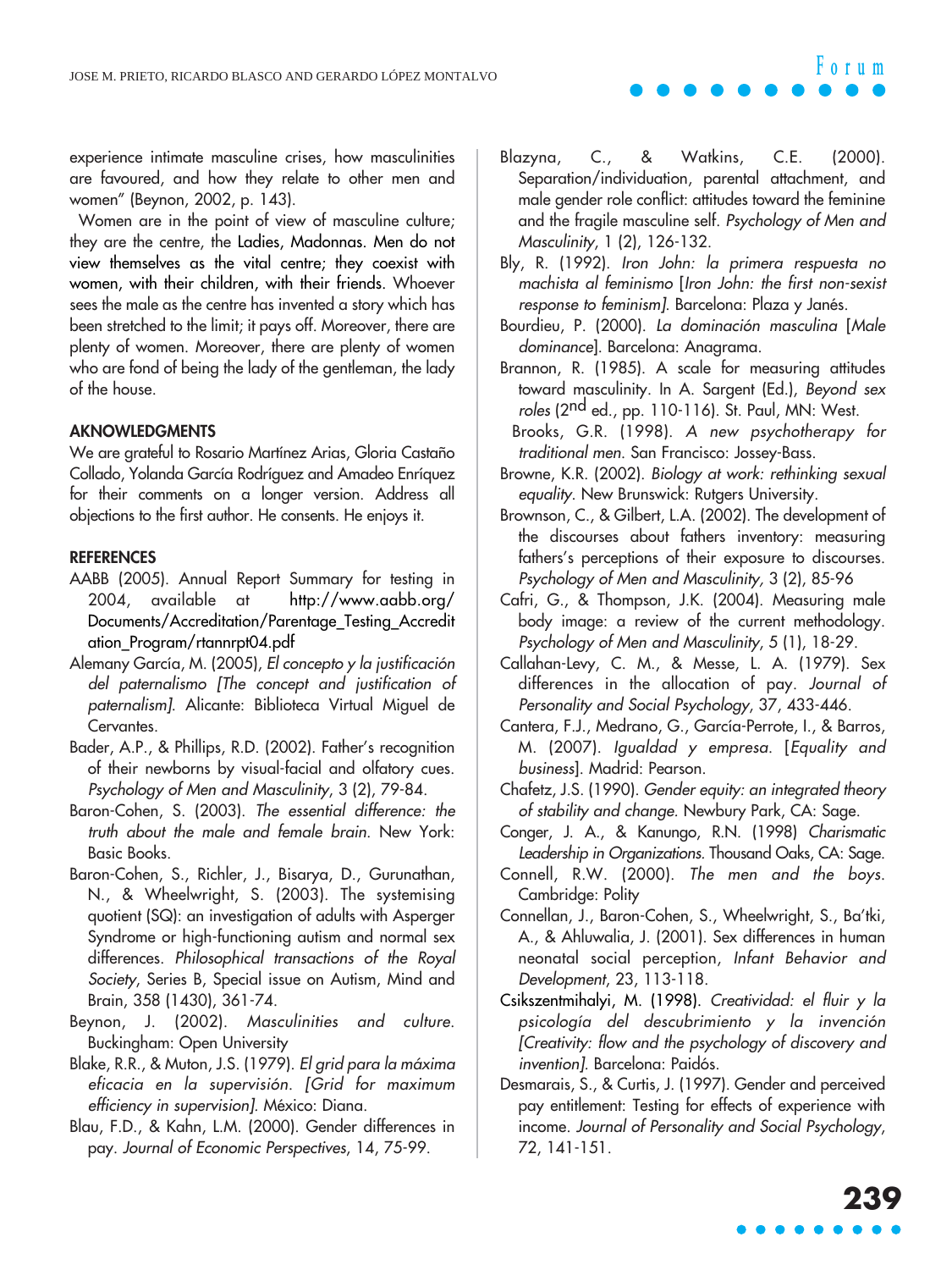- Edley, N., & Wetherall, M. (1995). Men in perspective. London: Prentice Hall.
- Fernández, J., Quiroga, M.A., Del Olmo, I., & Rodríguez, A. (2007). Escalas de masculinidad y feminidad: estado actual de la cuestión [Masculinity and femininity scales: Current state of affaire]. Psicothema, 19 (3), 357-365.
- Frith, H., & Gleeson, K. (2004). Clothing and embodiment: men managing body image. Psychology of Men and Masculinity, 5 (1), 40-48.
- Gerrity, D.A. (2000). Male university employee's experiences of sexual harassment-related behaviors. Pychology of Men and Masculinity, 1 (2), 140-151.
- Gil Calvo, E. (1997). El nuevo sexo débil: los dilemas del varón postmoderno [The new weak sex: dilemmas of postmodern man]. Madrid: Temas de Hoy.
- Gilligan, C. (1986). La moral y la teoría: psicología del desarrollo femenino [Moral and theory: psychology of female development]. México: Fondo de Cultura Económica.
- Goldberg, S. (1993). Why men rule: a theory of male dominance. Chicago: Open Court.
- Good, G.E., & Brooks, G.R. (2005). The new handbook of psychotherapy and counselling with men: a comprehensive guide to settings, problems and treatment approaches. San Francisco: Jossey-Bass.
- Good, G.E., Schopp, L.H., Thomson, D., Hathaway, S., Sanford-Martens, T., Mazurek, M.O., & Mintz, L. B. (2006). Masculine roles and rehabilitation outcomes among men recovering from serious injuries. Psychology of Men and Masculinity, 7 (3), 165-176.
- Greenglass, E.R. (2005). The expression and management of anger and hostility: psychological implications. In C.D. Spielberger & I. G. Sarason. Stress and emotion (pp.123-142). New York: Routledge.
- Gutek, B. (1985). Sex and the workplace. San Francisco: Jossey- Bass.
- Hall, E.T. (1989). The dance of life: the other dimension of time. New York: Anchor.
- Hoffman, C.D., & Quinton, W.J. (1996). References on women and men in literature (1974-1994): an archival CD-ROM search. American Psychologist, 51, 1336- 1338.
- House, R.J. (1971). A path-goal theory of leader effectiveness. Administrative Science Quarterly, 16, 321-339
- Kanazawa, S. (2003). Why productivity fades with age: The crime–genius connection. Journal of Research in

**240**

Personality, 37(4), 257-272

- Kanazawa, S. (2005). "Is "Discrimination" Necessary to Explain the Sex Gap in Earnings?" Journal of Economic Psychology, 26: 269-287.
- Kimmel, M.S., Hearn, J.R., & Connell, R.W. (2004). Handbook of studies on men and masculinities. London: Sage
- LeMoncheck, L., & Sterba, M. (2001). Sexual harassment: issues and answers. New York: Oxford
- Levant, R.F. (1998). Desperately seeking language: understanding, assessing and treating normative male alexithymia. In W. Pollack y R. F. Levant (Eds.), New psychotherapy for men (pp.35-56). New York: Wiley.
- Levant, R.F., & Pollack, W.S. (2003). A new psychology of men. New York: Basic Books.
- Lewin, K. Lippit, R., & White, R.K. (1939). Patterns of aggressive behaviour in experimentally created social climates. Journal of Social Psychology, 10, 171-199
- Lindquist, J.D., & Kaufman-Scarborough, C. (2007). The Polychronic-Monochronic Tendency Model, Time & Society, 16 (2-3), 253-285
- Mackey, W.C. (2001). Support for the existence of an independent Man-to-child affiliative bond: fatherhood as a biocultural invention. Psychology of Men and Masculinity, 2 (1), 51-66.
- Mahalik, J.R., Levi-Minzi, M., & Walker, G. (2007). Masculinity and health behaviours in Australian Men. Psychology of men and masculinity, 8 (4) 240-249.
- Major, B. (1987). Gender, justice and the psychology of entitlement. In P. Shaver & C. Hendrick (Eds.), Review of personality and social psychology: Sex and gender (Vol. 7, pp. 124-148). Newbury Park: Sage.
- McCreary, D.R., & Sadava, S.W. (2001). Gender differences in relationships among perceived attractiveness, life satisfaction, and health in adults as a function of body mass index and perceived weight. Psychology of Men and Masculinity, 2 (2), 108-166.
- Millet, C. (2001). La vida sexual de Catherine M. [The sexual life of Catherine M.]. Barcelona: Empuries.
- Moon, M., & Hoffman, C.D. (2000). References on Men and Women in Psychology (1887-1997): PsycInfo as an archival research tool. Psychology of Men and Masculinity, 1 (1), 16-20.
- O'Neil, J.M., Helms, B., Gable, R., David, L., & Wrightsman, L. (1986). Gender Role Conflict Scale: college men's fear of femininity. Sex Roles, 14, 335-350.
- Pawar, B.S. (2004).Transformational leadership research: issues and implications, Journal of